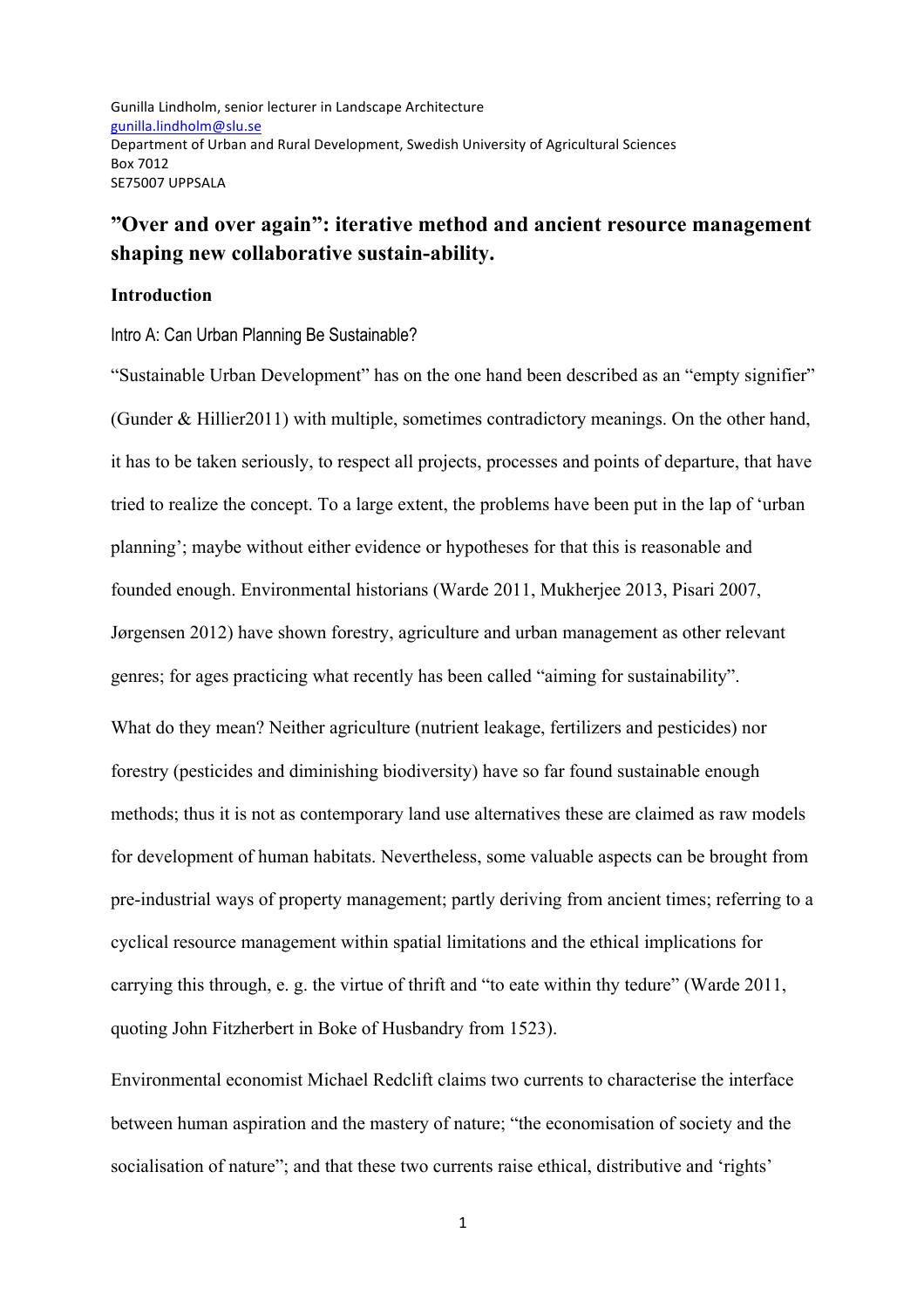issues. "The discussion of both processes leads us towards a redefinition of citizenship itself." (Redclift 2002:3).

Urban planning, although different in different countries, with different laws and history, seems to have some basics in common; on the one hand a 'holistic' (usually following the borders of a municipality, but not always legally binding) 'zoning -' or land use policy, within the activities of a more or less continual comprehensive planning, and on the other hand the development planning, followed by a building permit, as a more technical procedure, with legally binding decisions. There are regulations from national and regional levels, executed on the municipal level. Taking Sweden as an example, the plan- and building law states that the purpose of planning is to get land use decisions with the best long term resource management, and that in a deliberation between public and private interests, the public good should have precedence (SFS 2010:900, chapter 2 §2). "Sustainability" could from this statement be said to underline the Swedish planning and building legislation. However, what and how to conceive of "best long term resource management" and "the public good" has differed historically, according to leading political paradigm. Currently, "new public management" tries to level out all differences between private enterprise and public administration (of which urban planning is a part). Therefore, it is even harder now, to see the differences between public and private interests. No one, except from the politicians, is supposed to take responsibility for (e.g. spread knowledge about) anything but their specifically ordered tasks. The politicians, also at local level, are, on the other hand, not structurally entitled to achieve long term plans, policies and decisions. This must be claimed from law and authorities but also carried through by confident leaders and engaged citizens. In times with big changes and global threats, it is hard for anyone to keep track of a journey, let alone to decide the destination. "Sustainability" as a concept (and "empty signifier") risks to be hi-jacked by populist politics with agendas far from the Brundtland commission's statement in 1987, and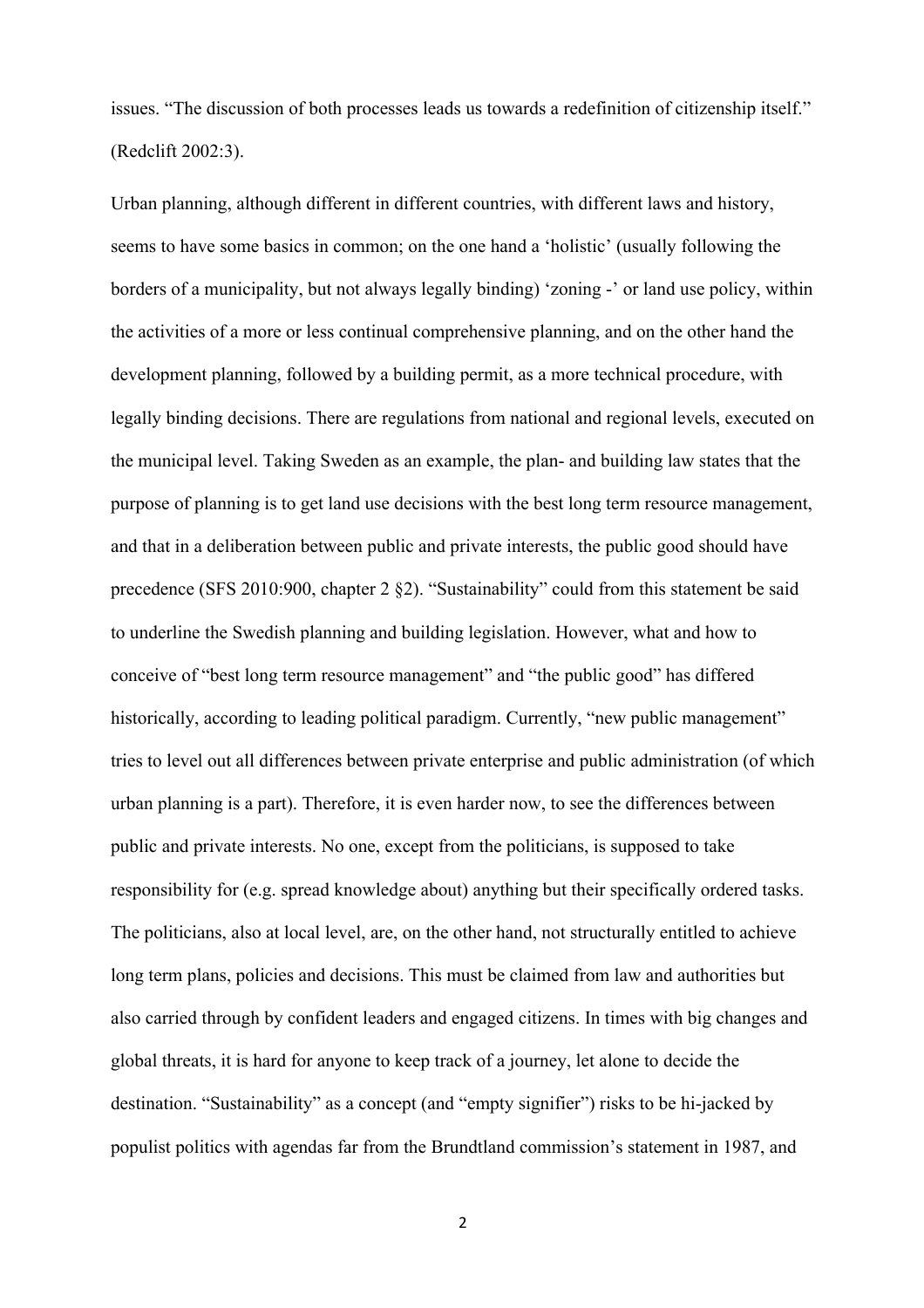certainly light years from the ethical resource management stated all through historic times. Professional planners are not and will not be able to change this structural order.

## Intro B: Can Public Administration Be Sustainable?

In spite of all efforts; more than anything else we have stayed in our silos of thinking (e. g. the practices of urban planning, transport infrastructure, social care, economic development and the academic disciplines) figuring out how to contribute to (and how to gain from…) the "new" paradigm of sustainability. Lists of criteria have been formulated, useful only to check that the already known has been included; they do not help to reveal new aspects, the not-yetdiscovered and possible new tracks for action.

The lists of criteria are not even in common. Just as private companies have their own lists; public administrations, separated in different tasks and areas of responsibility, have their different lists and according ideas of how to work for increased sustainability, not as a common challenge (in e. g. a municipality), but as different challenges within urban planning, social services, park management, traffic administration, sports administration, environmental protection, municipal finances, property management etc. Until recently, it has been more or less a common agreement, or belief, that the division of labour, despite its shortages, is the most effective way to organise a society. Referring back to Redclift 2002 (see above) we have however also, without discussion (and perhaps subconscious) supported the two currents "the economisation of society and the socialisation of nature". Division of labour is rational and effective in manufacturing, but maybe not in performing public services? The "solution" to turn public services into private or private-public companies is frequently tested today, but they tend to miss the goal, to perform *public services.*

Public services are partly about to provide welfare to citizens, but also to accumulate knowledge and methods as well as implementing them, about the common urban landscapes, the new human habitat; to localize buildings, infra structure, services and green areas in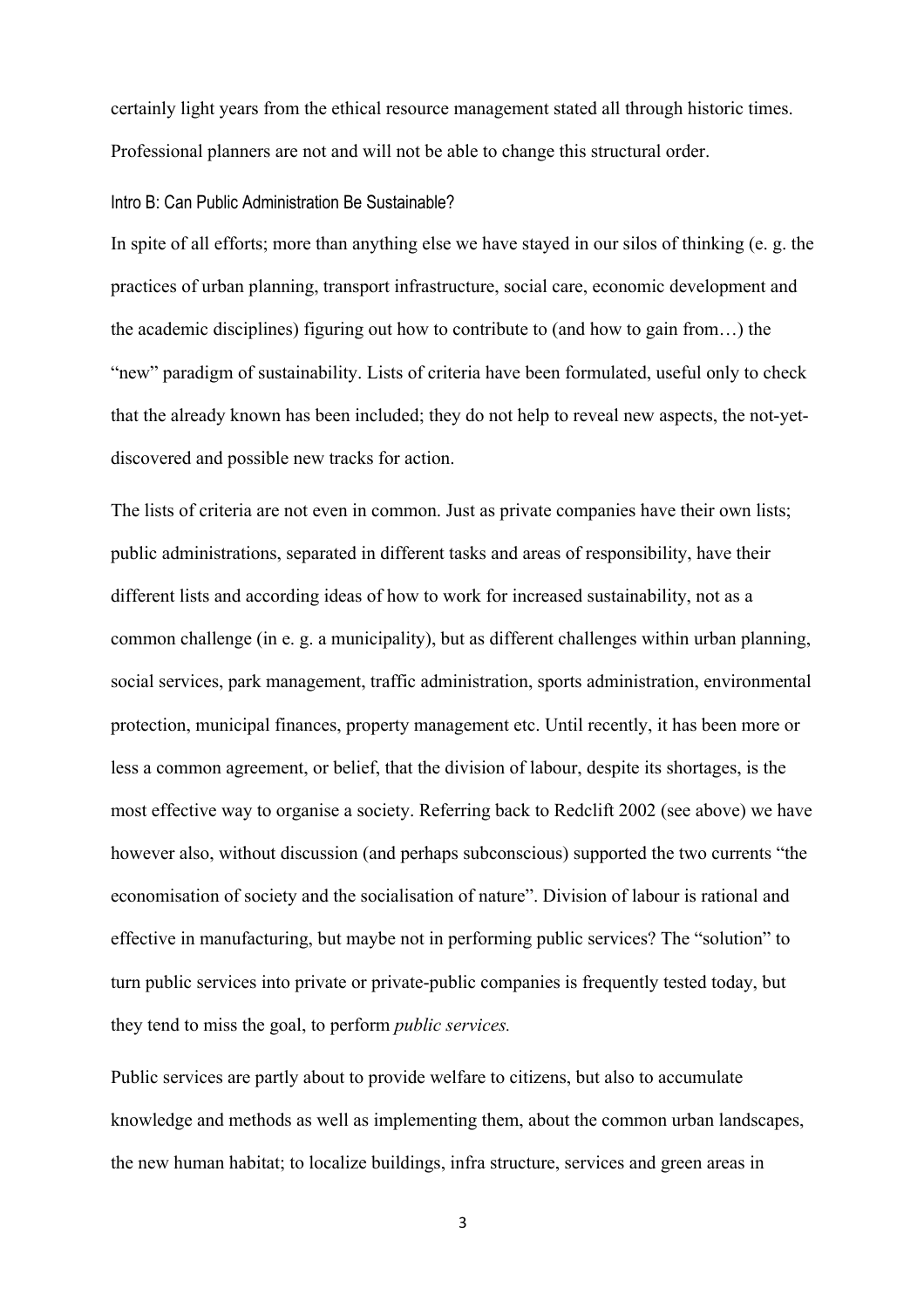accurate ways, to accomplish sustainable cities. These basic issues cannot be solved solely by planning departments with the first duty to smooth the way for new building projects. Ways of cooperation between the silos within public administrations have to be encouraged, discovered and strengthened, if the urban landscape should ever be a more liveable human habitat and contain a sustainable way of living. It may be that in this case it is sensible to take a look at the *smaller* public administrations, such as in small municipalities, villages or small towns. The likelihood for collaboration between societal sectors is inversely proportional to the size of the administration. In a small administration there is a common interest to find effective ways to solve the site specific issues, not always according to general best practice models or economical administration research, but related to existing resources, motivation and capability of performers an directed to both actual challenges and future goals (Mellqvist 2013). From this perspective, it is strange and even contra productive, to keep full focus only on metropolis, to find sustainable modus operandi. The fact that migration flows show an increased concentration to the already overheated urban regions, does not mean that the answers to the increased challenges lie within the same spatial borderlines. Methods and organisational models can be transferred, but this will need a capacity for abstractions; to think between, around and above existing spatio-materialities and seek for innovations in more unforeseen places.

## Intro C: How to Merge the General and the Specific?

"Site specific", being a concept used not only in architecture, design and planning, but also a common ground for "case studies" in several disciplines, it bears the potential to bridge over widest thinkable distances between disciplines and sectors; also between "the two cultures" (Snow 1959), elaborated on in e. g. "cultural planning" and "performance arts". In site specific work, it might be possible to "switch cognitive gears" (Louis & Sutton 1991), from automatic processing ("habits-of-mind") to active engagement and back again.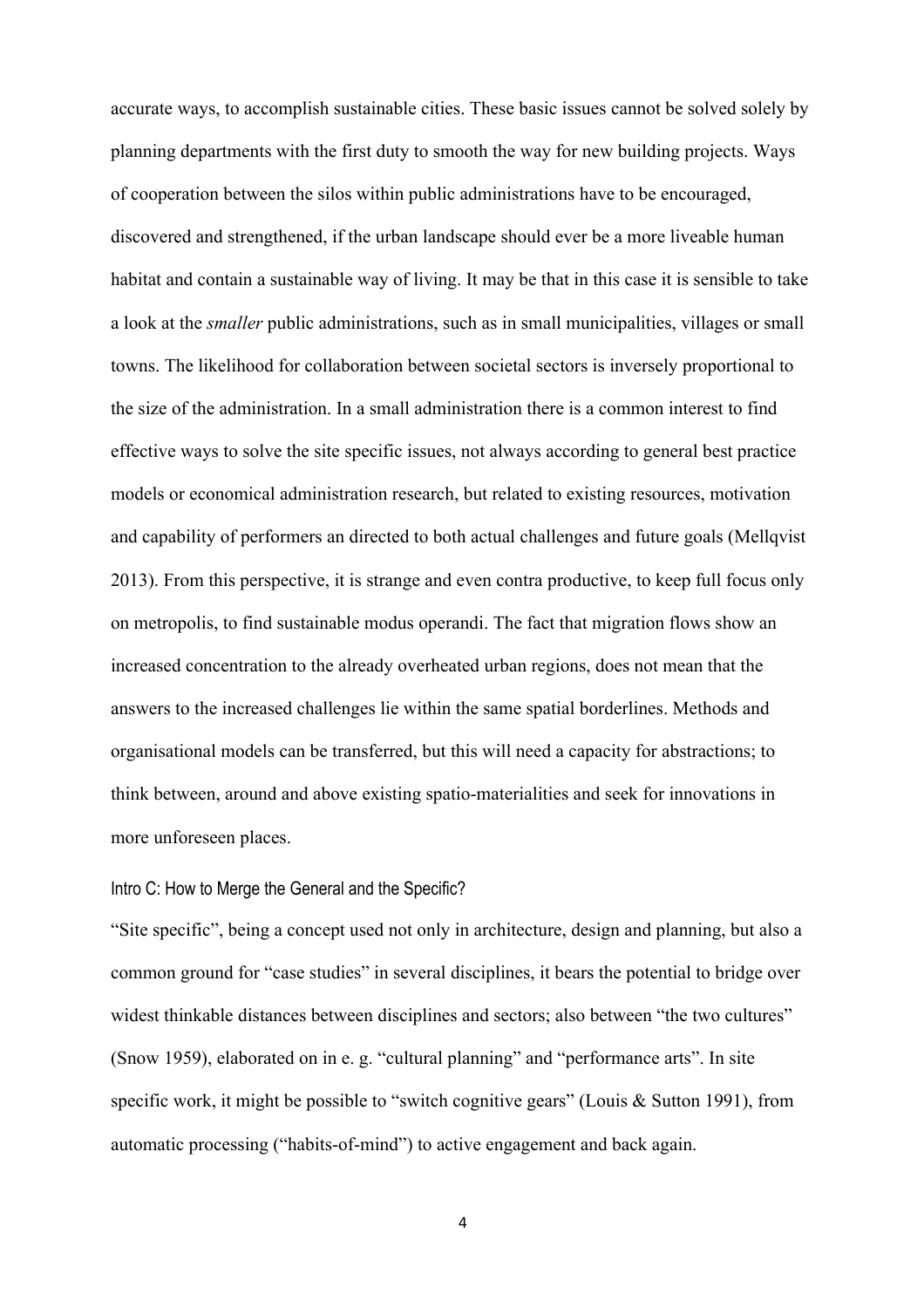While nobody would deny the importance of being site specific in a case study, it is also true that quite some seminal works on case studies (Flyvbjerg 1998, Flyvbjerg 2007) focus on disciplinary methodology and power relations. Being indisputably necessary, such a focus can however also wipe away other aspects from sight; in this text it is assumed that some of these aspects can be crucial and contribute to collaboration and co-creativity<sup>1</sup>.

To be able to have "site specific spatialities and materialities" as a point of departure for enhancing research and innovation for sustainable urban development, it is certainly just as necessary to use techniques of "meta-levelling", as well as a habit of "up-and-down-scaling", not just in space, but also in time (much of this thinking is founded in the works of Swedish geographer Torsten Hägerstrand, see e. g. Hägerstrand 2009). In short, this means to search for means to assemblage differences (in knowledge cultures, opinions or ambitions etc.) into entities, as well as being able to deconstruct complexes (such as inert municipal organization or planning procedure) in need to be understood by its (possibly more potent) parts. As an example, we can use the very concept of sustainability (S). If we use S in conversation, as if we have the same meanings in mind (which very rarely is the case) we have little ability to reach creative results. If we create a meta-level (e. g. problematize our uses and agree on using *other* words or on *how* to talk about S) we will (hypothetically) be more in reach of each other's knowledge and experience.

Projects/experiments are certainly needed, as test beds for co-creative methodology, common language and representation development, common problematisation, analysation and synthetisation. The localisation of test bed projects will be crucial, the communisation plausibly built not only on common idea production and conceptualization, but also, and maybe even more important, on common experiences (e. g. site walks, site reading, site

<u> 1989 - Johann Barn, mars ann an t-Amhain an t-Amhain an t-Amhain an t-Amhain an t-Amhain an t-Amhain an t-Amh</u>

<sup>&</sup>lt;sup>1</sup> When Bruno Latour claims a shift (or rather a widening) in thinking from "matters of fact" to "matters of concern" (Latour 2005:19) it is not just about shifting from the general to the contextual, but also a reminder of that what matters is different in different situations, not only due to context, but also to different subjects as well as things with different meanings.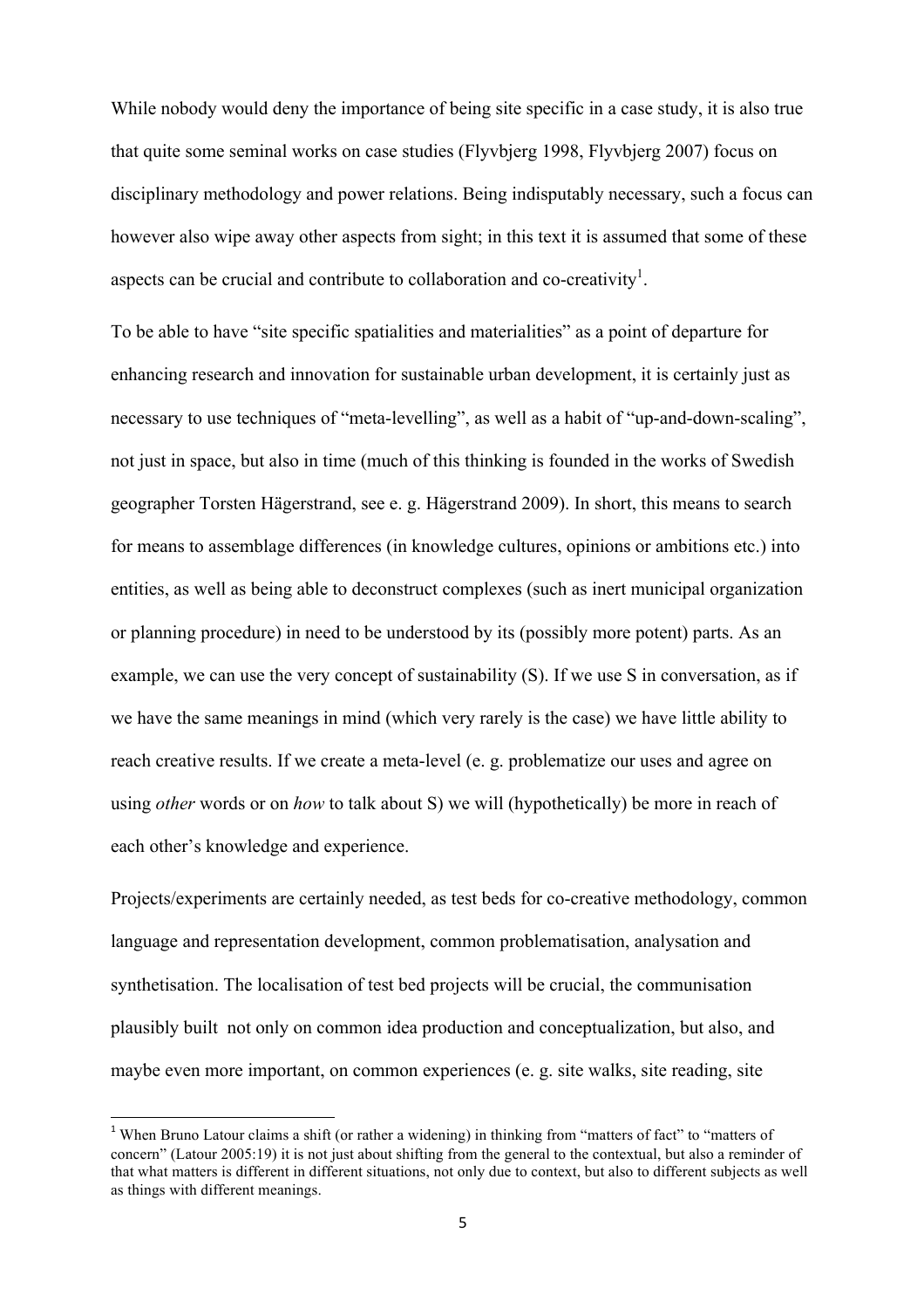mapping) and a site related contextualization. It is to be understood that collaboration implies willingness of innovations to appear during the work, not just as wrapped-up parcels of new "best practice", but also as new insights, critique and ideas (which need time for further investigation and development). The ideal experiment will also help to spread not only risks but also responsibilities, between sectors and professions, the public and the private, the elected and the citizens, experts and users. The ideal case would also weave together urban zones and districts and consider resource allocation.

### Intro concluded

Three questions have been used, to show some examples of how our habits-of-mind tend to take things (be it organisational paradigms, research methods or the everyday) for granted. In curiosity driven science, this is most often all for good and saves energy and thinking capacity for the new discoveries. In research and innovation work concerning sustainable development however, this is not acceptable. It is not acceptable to take anything for granted, in a situation calling for doing things differently. In this situation we know that we need to do things differently, but we do not know what to change and we have a hardship with prioritising. To reveal needs-for-change of significant aspects, processes, routines, resource management and allocation, we have to question the supposed familiar; to see what we use to frame out, to discover turning points, to create alternatives; and we have to do this in *collaboration*, not to create only new side- and sub-categories of disciplines and sectors. (To change existing knowledge practices, related to sustainable urban development, cannot be accomplished only by adding new specialists, but also by paradigm shifts within existing knowledge practices.) This paper suggests *conceptualization and contextualization of site specific social, spatial and material properties* as common ground for building new, appropriate knowledge conglomerates, in a co-creative mode, linking both to own well known and to new ground, shaping new research and innovation cultures. Chemetoff's "plan guide d'Ile de Nantes" (see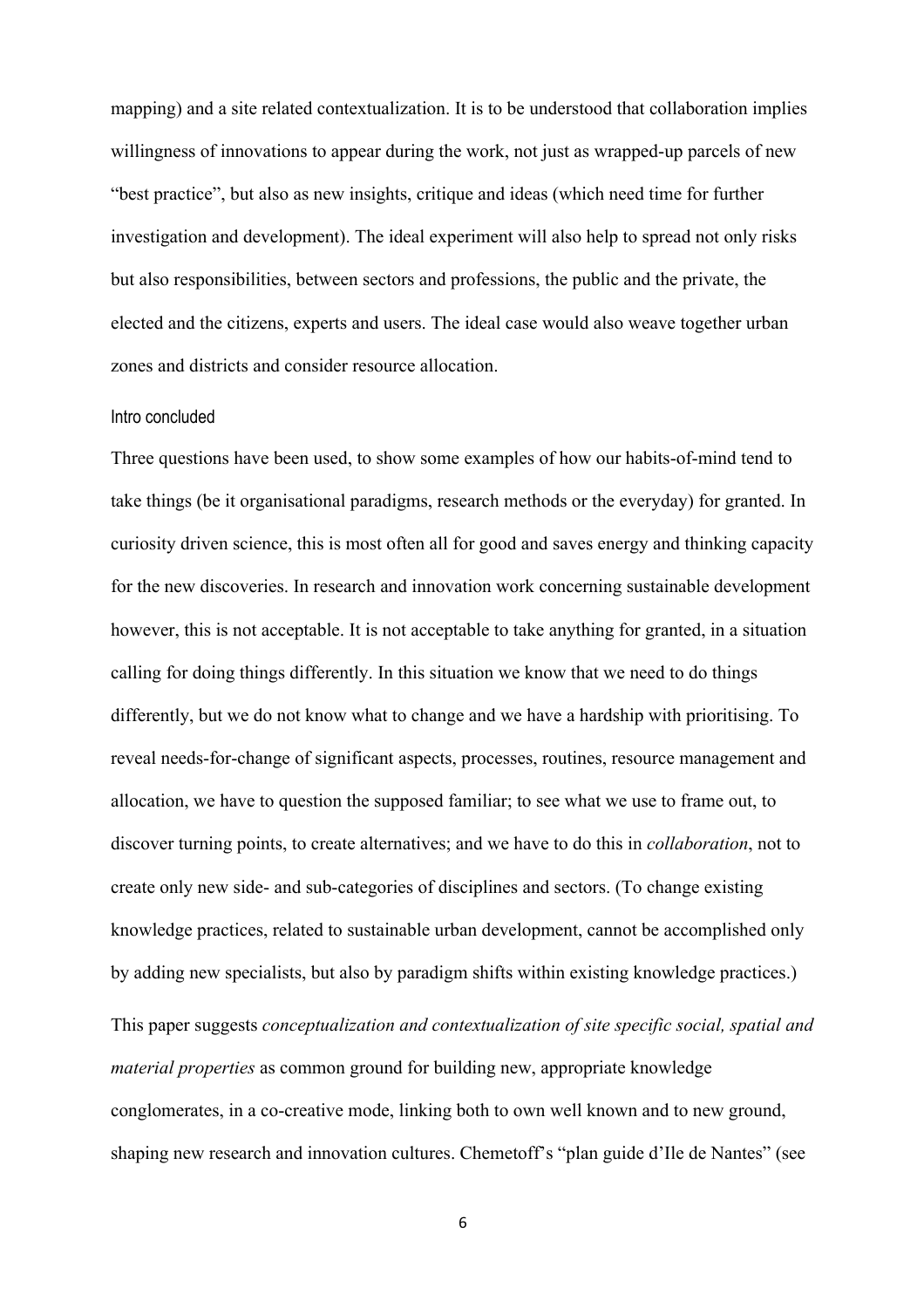below and Diedrich & Dahl 2016) and a follow-up site specific project (Diedrich, Kahn & Lindholm 2016) have been used as spring boards for shaping a co-creative argument, by using the spatial conglomerates, "the landscape", as ground for the becoming, by means of singularities as well as infra structures and contextual change, zooming between scales and between temporal imaginations.

# **Base camp: First-hand experience to challenge internalized disciplinary and sectorial ideas**

When Warde (2011) relates the origins of sustainability to  $17<sup>th</sup>$  century German handbooks in property management, this is certainly not only a matter of etymological roots. It is near to ridiculously self-evident that every property owner – as long as he/she should live on the production of that same property – would try to manage for sustainability, including importexport-accounts of resources of most different kind; water, manure, materials, crops etc. To point to this reference is not to suggest that we all go farming again. But it wants to point to an "attitude of sustainability" that might be necessary to instate in new ways when the human habitat has become urban. *Why* we do things, be it in local or global scale, is today most often a matter of internalized disciplinary ideas, formed within special academic or professional cultures, and not founded in well-tried (own) experience. This is maybe where current urban experiments meet with old-time property management – *first-hand experience* is needed, both for the feeling of responsibility, for the urge to take part, but most of all, for the distribution of first-hand knowledge as a base for collaboration.

A wise use of land, in a dense city, is essential for sustainable development. The property rights are divided between public authorities and private land owners, a simple fact with consequences. *Planning* is not enough to ensure good localizations and the best conditions for public space. The continuous *management* (with maintenance, small adjustments, and ongoing dialogue with inhabitants) is as important for urban development as is the planning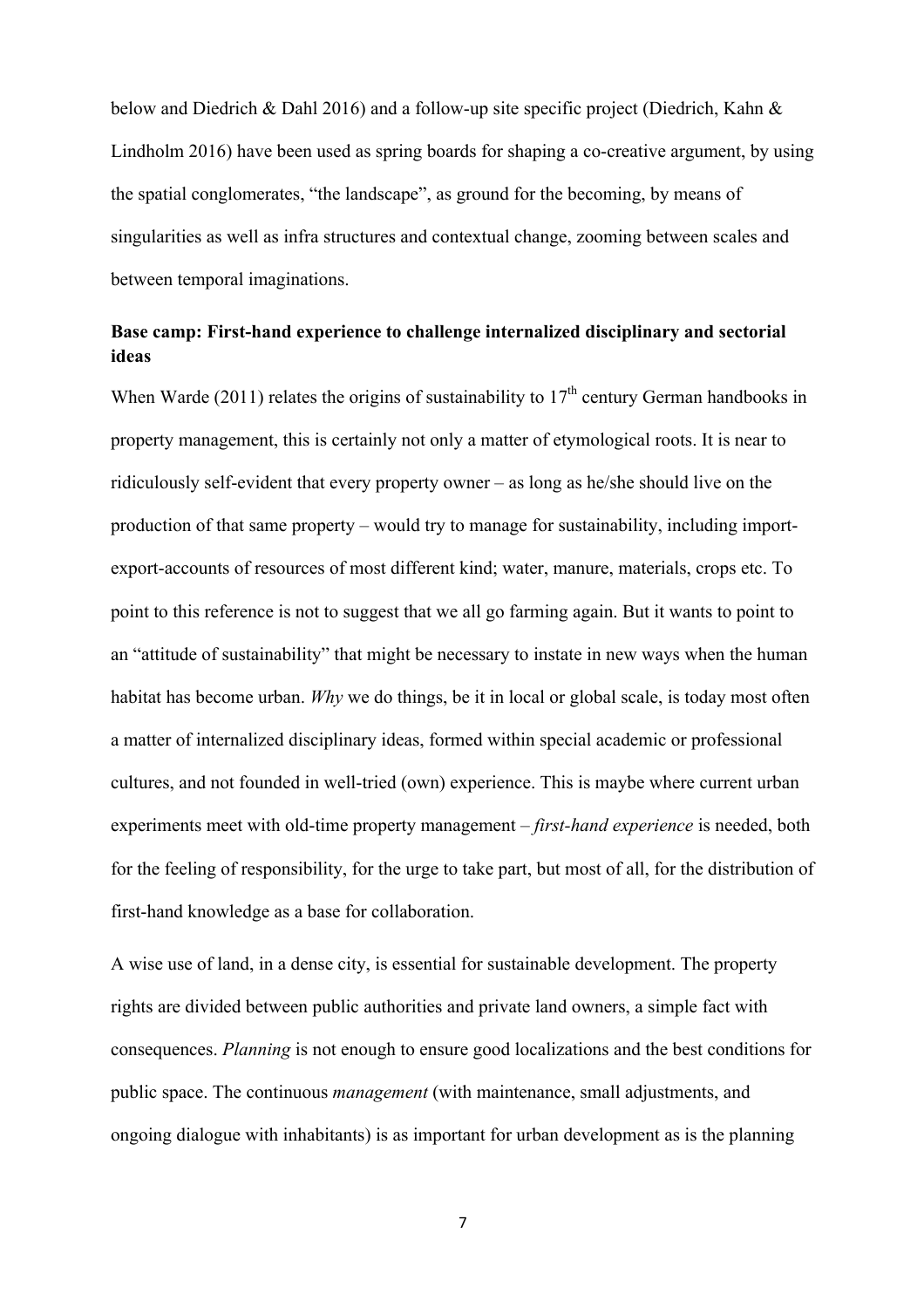processes behind new buildings and districts. *Design* is needed, not as formal "style", but as a mode of synthesizing and to get sensible (in all meanings) results from playing together.

# **Points of departure 1: Learning from integrative thinking**

Disciplinary, analytical thinking is maybe the one factor contributing most to humankind's technical development and increased individual lifetime, and is still extremely successful in both science and business. This had apparently only positive effects, as long as we did not conceptualize the limits of resources on a global level and it has fostered our understanding of rationality and effectiveness, to an extent where we have obvious difficulties to think in other directions. Synthetic thinking is  $-$  so far  $-$  mostly connected to the arts and humanities, which nowadays have few connection points to science and technology. There are however both ancient and current ways of integrative thinking worth trying, to boost recent trends of interdisciplinary and trans-disciplinary work. The idea behind is that collaboration tied only to relatively short, resource-limited and solution-oriented projects (the state-of-the-art for most sustainability work as I understand it), will have difficulties to sustain and develop, without some more sustainable (sigh!) theoretical generalities, possible to take further in other projects. For the purpose of integrative thinking, I want to present some scholars, whose advice could be useful: Charles Saunders Peirce, (American philosopher, logician, mathematician, and scientist, 1839-1914, who is sometimes known as "the father of pragmatism"), Robin George Collingwood (British philosopher, 1889-1943, a classic within history of ideas) and Torsten Hägerstrand (Swedish geographer, 1916-2002, most famous for his diagrammatic works on time-geography)<sup>2</sup>.

### C. S. Peirce

 

Peirce's triadic "theory of signs" helps to put significances as media between materialities and their representations (signs). He recognizes that before something gets its representation (sign,

<sup>&</sup>lt;sup>2</sup> I consider it a pity that it is much easier to find men than women on "the scene of integrative thinking"; particularly since women frequently (to my experience) think in integrative ways; but this is another story!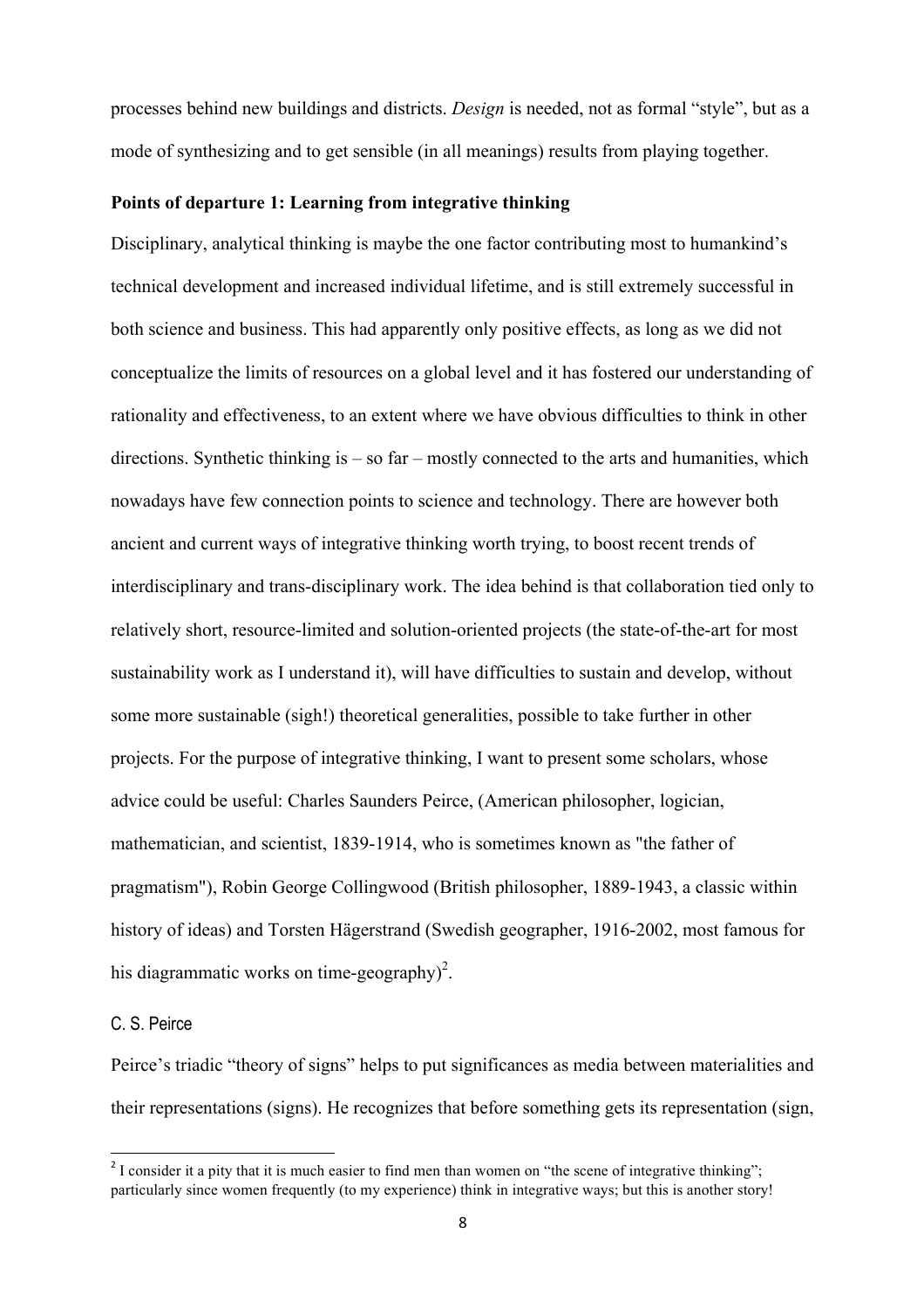symbol, map or visualization) it has to be a concept in someone's mind (fig 1 a). Furthermore, Peirce recognizes our ability and tendency to 'materialize' representations, (so that the sign becomes a new object, which is conceptualized and signified, a new "first", see fig 1 b). In striving for co-creativity, Peirce's thinking is a reminder of the difference between object, concept and representation, in order to clarify the meanings in e. g. a group conversation on sustainable urban development.

## R. G. Collingwood

In one of his most influential books, "The Idea of Nature" (1945), he reminds us, in an eloquent way, that no idea of nature, based on (natural) science, can be fully understood without also be looked upon as an event in history (the idea always being connected to a sequence of observations specified in time and space). In striving for co-creativity, it might be useful to bridge between single observations and broad interpretations, instead of the more common avoidance of 'contagious thoughts', while drilling deeper and deeper into holes of the unknown, just to connect them to individual/disciplinary contained bodies of thought.

# T. Hägerstrand

<u> 1989 - Johann Barn, mars ann an t-Amhain an t-Amhain an t-Amhain an t-Amhain an t-Amhain an t-Amhain an t-Amh</u>

Hägerstrand was early taking the raising awareness of the global threats into the geographical discourses (in the 1960ies and -70ies). (He resentfully had to experience the dividing of his subject into 'natural geography' and 'social geography', a situation wherein no adequate overview of the conditions for human life could ever appear, to his understanding.) Even if his diagrams with trajectories (movements in space and time) became Hägerstrand's most famous legacy, his way of labelling his discoveries with new words are equally valuable; for what they reveal about the matter of things and relationships in time and space<sup>3</sup>, but also for their characteristic everyday way of synthesizing matter and meaning. He describes how the term "environment" is inadequate, since it excludes people from themselves. He aspires for an "all-

 $3$  Unfortunately, most of his texts are in Swedish, although he was part of many international research societies.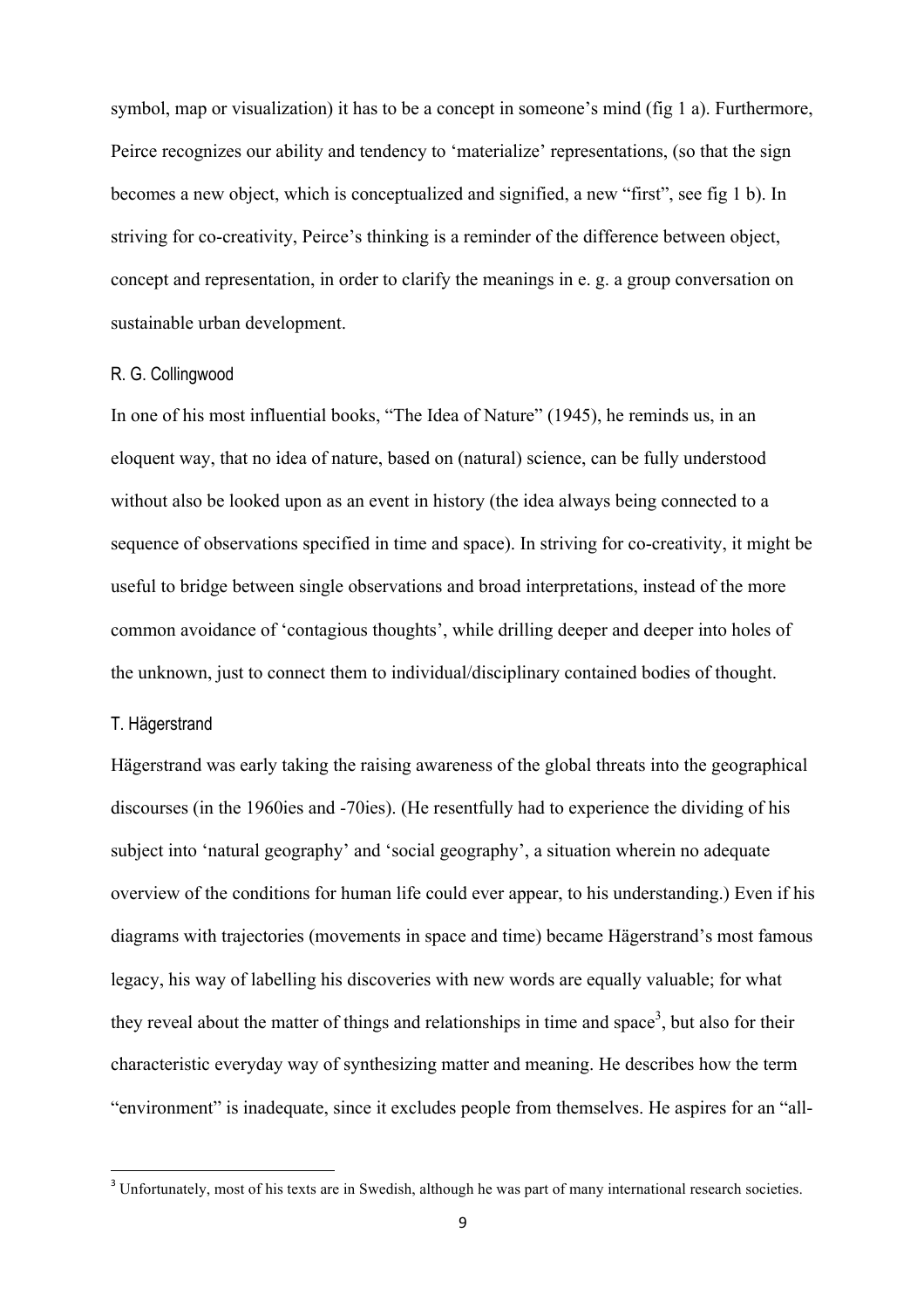ecology", without a distinction between 'natural' and 'cultural', or between 'biological' and 'artificial". The "all-ecology" as an integrative thinking mode is probably useful when elaborating on sustainable urban development. It is all too obvious that we fail in understanding e.g. water flows as a connected system (not as pipe-structure technology within and hydrology outside the urban realm) or mobility as something much more complex than infrastructural affordances.

# **Point of departure 2: Alexandre Chemetoff and the development of Ile de Nantes – a seminal case to take further**

The year 2000 French landscape architect Alexandre Chemetoff got the assignment from the city of Nantes (in Northern France) to suggest how to transform industrialized harbour island, Ile de Nantes, in the middle of river Loire, which in turn divides the city of Nantes in two parts<sup>4</sup>. Along with the de-industrialization and the re-location of the harbour the island had been abandoned and deteriorated. Between 2000 and 2010 Chemetoff worked on proposals for re-designing and re-use of buildings and areas on the island – with a method he labelled "plan-guide". Instead of a usual masterplan (a fixed picture of a future vision) the plan-guide shows an urban landscape development process, being sometimes to enhance public space, sometimes to shift uses of old buildings, sometimes to connect parts with new structure, sometimes (and somewhere) just to keep up maintenance. The work was carried out both future-oriented (with visionary sketches) and as careful studies of the existing, both as particularities and as a whole. "The whole" was surveyed over and over again, quarterly, to observe new qualities, to find ideas for new uses, new connections and new developments. He worked as a designer but not with "a final design", he worked in connection with planning authorities, but independently with the site, building knowledge, making liveable space, designing for the future (see figure 2).

<sup>&</sup>lt;sup>4</sup> Much more thorough descriptions of the preconditions, context and agreements around this case can be read in Aguera 2014 and Diedrich&Dahl 2016.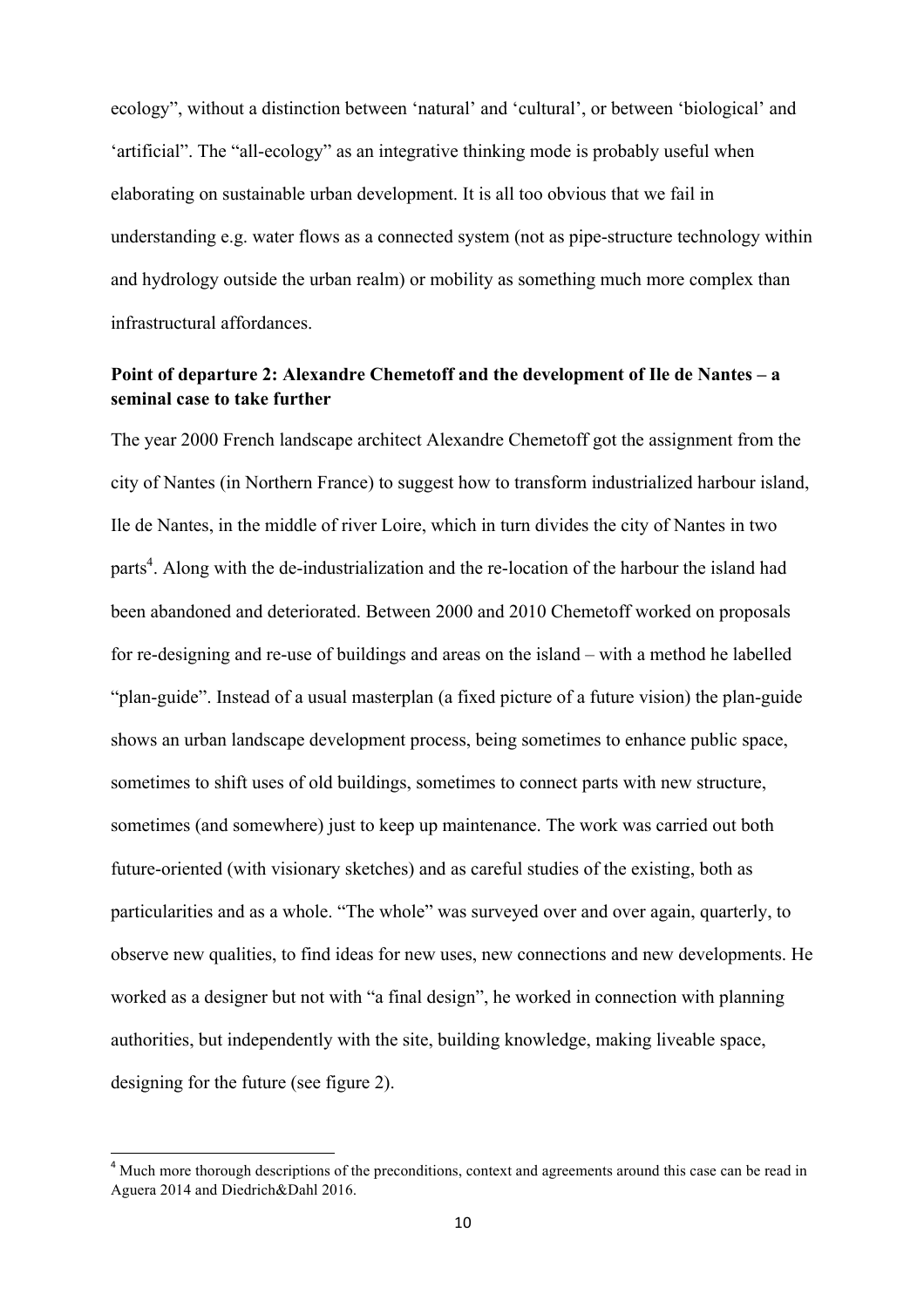# **Point of departure 3: The recognition of "landscape" as common ground; everyday experience as base for sustainable urban development**

The "everyday" perspective is not unusual in planning related research literature, mostly as a way of understanding what the surroundings, the physical, spatial and social conditions mean to individuals and groups. Here is raised another angle – the landscape as resource. Every one of us makes a synthesis of the surroundings within reach for the senses, at every step, in every fraction of a second. We are just occasionally aware of it. On the contrary (as pointed out in Hägerstrand 2009:38), we filter out most of what we are used to experience on an everyday basis<sup>5</sup>, ready to observe changes.

The environment is necessarily different for each and one of us. What if this ability was taken more seriously and the experienced landscape was made use of? Not only should a myriad of observations be available for analyses and synthesis, the individual experience could also act as foundation for transdisciplinary research. Liberated from professional cultures,

observations of urban landscape might actuate new questions, new arguments, new coalitions and new visions. Actually, this possibility is (even if not accentuated) imbued in the European Landscape Convention $6$  (Council of Europe 2002), stating that "the landscape is a common asset and a common responsibility…//…we often have to negotiate how resources in the landscape should be used and developed…//…a close collaboration between authorities, organisations, companies and individuals is needed, for the multiplicity of values in the landscape to be handled in a sustainable way"<sup>7</sup>. An obvious problem, when it comes to making reality of these aims, is to communicate in clear and reasonable ways around all the different experiences and values related to each one's biography, partly not conceptualized and linked to what is at stake in actual landscape change (be it a new development, infra-

<u> 1989 - Johann Barn, mars ann an t-Amhain an t-Amhain an t-Amhain an t-Amhain an t-Amhain an t-Amhain an t-Amh</u>

<sup>&</sup>lt;sup>5</sup> Hägerstrand calls this phenomenon "avfjärmande" in Swedish, a word not easy to translate, I will here use "framing out" as synonymous, as it is far from alienation; on the contrary, it is the most well-known that "disappear".

<sup>&</sup>lt;sup>6</sup> The ELC has since 2002 been ratified by 38 (80%) of the European nations (meaning that their governments have signed a contract to implement the convention according to appropriate national laws and regulations). <sup>7</sup> From the Swedish National Board of Heritage's program for implementation of the ELC, 2016.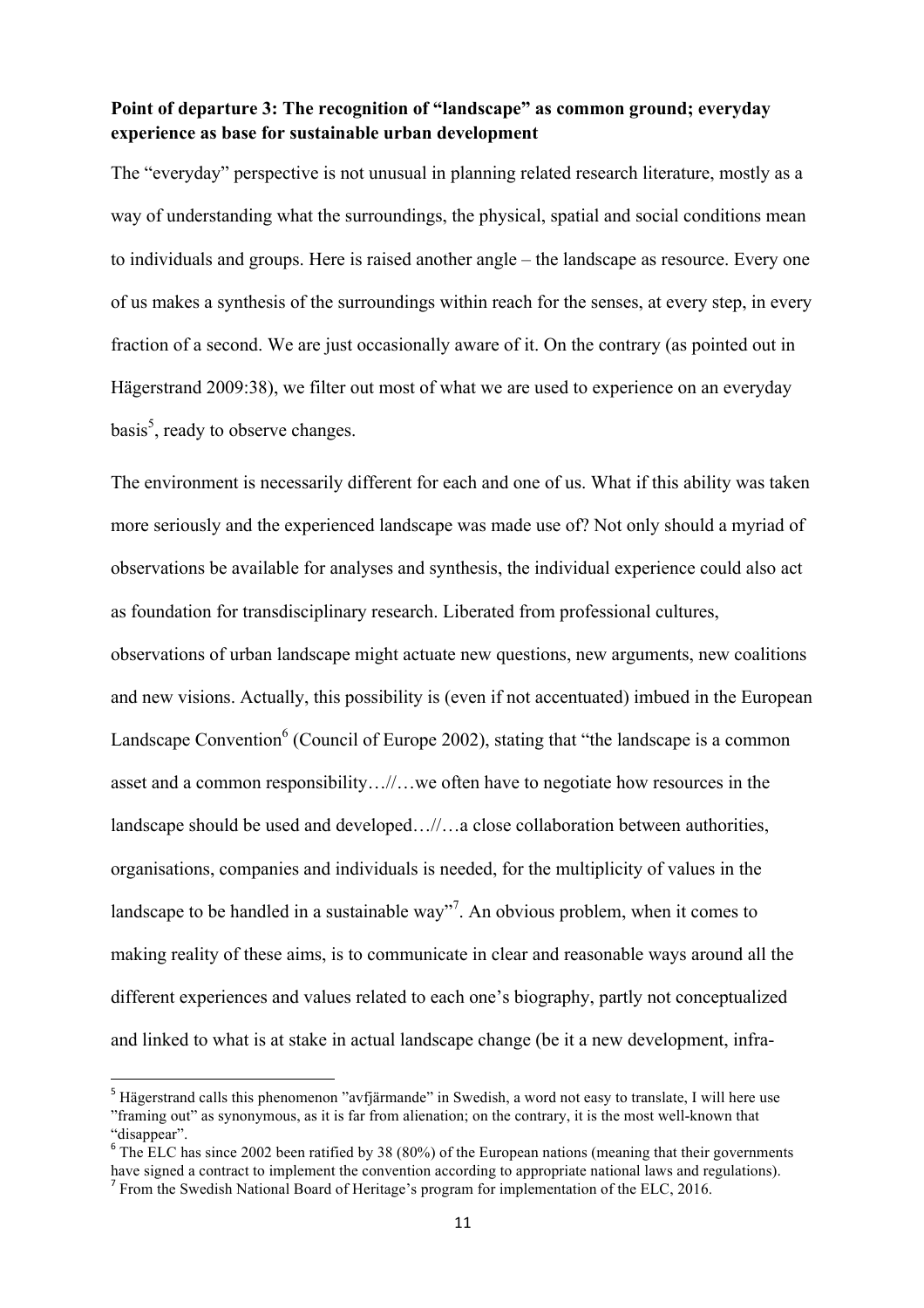structural change or plantation of new trees). The ELC does not state that nothing can be done which is not accepted by everyone, but it states that all and everyone's arguments should be considered. From an organisational point of view, this is interesting since it competes (or complements) the claims for citizens' participation in urban planning processes.

# **What could this triangulated departure provide - a way to instate co-creative acting in urban development?**

I have suggested a combination of learning from integrative thinking, using a seminal case and recognize the landscape as common ground. While the two first are rather self-evident, if yet insufficiently used, the landscape as common ground is more difficult. Is it not impossible to "catch" a landscape, scenery continuously changing, a territory only visible from distant elevation or a sequence of spaces, possible to experience just one at a time? This question is wrongly posed. It is not possible to catch a landscape, to give it a definition, boundaries and a general set of characteristics. But – it is possible to act as if the landscape is a reality and that it matters. In fact – it does. "My" urban landscape (understood as my everyday surroundings) matters to me. My neighbours' urban landscapes matters to them. Our conceptions of our surroundings overlap to such an extent that we can talk about our "common" landscape. We share a reality. It is possible to stop acting as if the human habitat is something built up by what has been seen as important in academic disciplines and professional cultures, but to use a Humboldtian curiosity and accuracy of site studies (Diedrich et al 2016), to understand the conditions, the constraints and the potential for urban development at a certain site.

## **Conclusive suggestions**

Some new opportunities for co-creativity in sustainable urban development might appear, starting with meticulous site- and landscape studies, taking on Chemetoffs site-specific method while testing opportunities for integrative thinking. This is, however, not possible in every context. The limited transparency of early planning phases and the unquestioned rights connected with private ownership (so far also the owning of urban land is included), make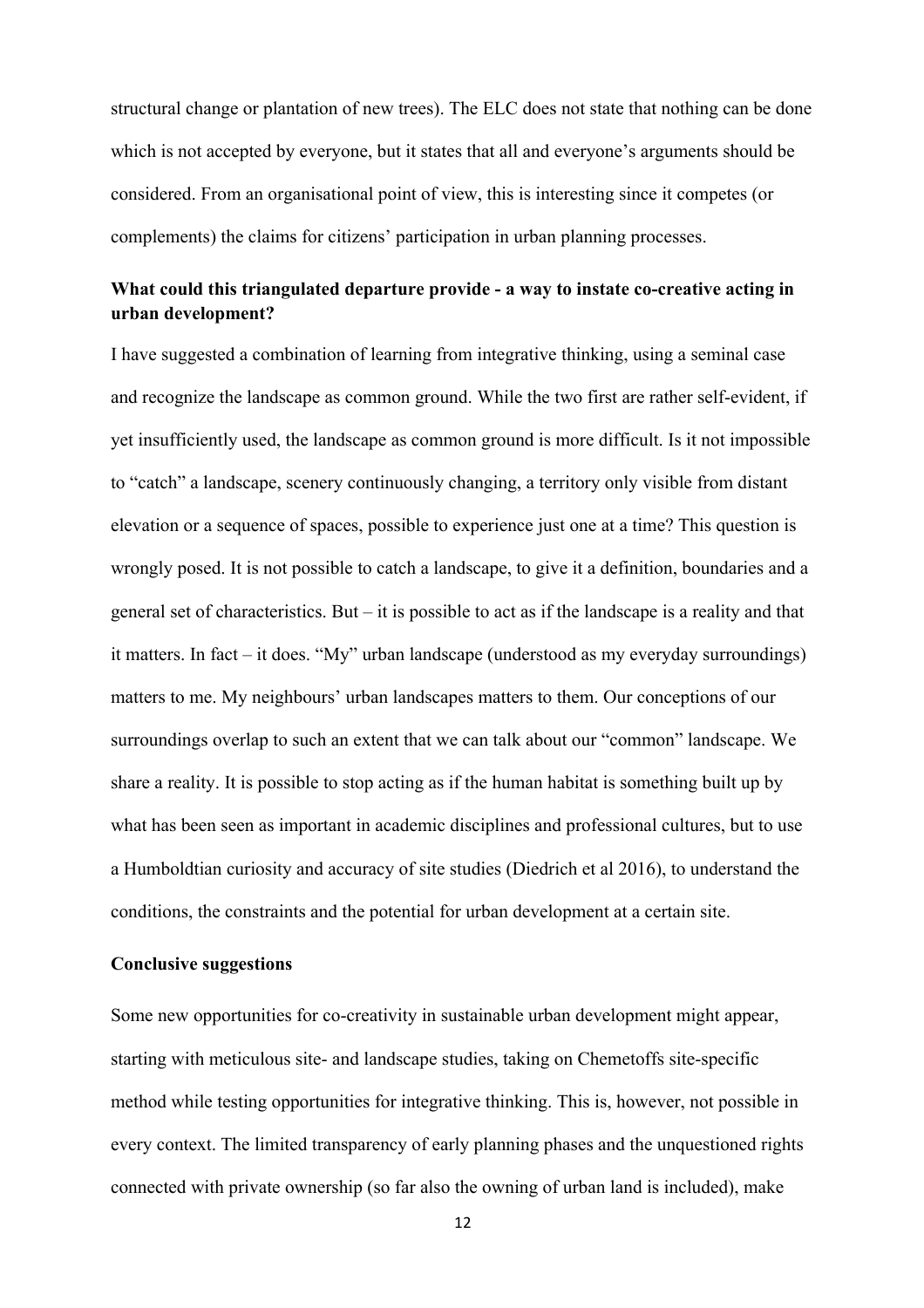necessary specific time-and-space-regulation for the urban laboratories where these ideas can be tested (figure 3 visualizes the legal conditions for urban development in Sweden). During the period 2000-2010, Chemetoff had sufficiently free hands to develop the landscape of Ile de Nantes; which sometimes included proposals for new use of old structures, sometimes new building projects, sometimes maintenance activities or occasional events. This was not done in isolation from either authorities or locals, but it was not regulated together with an ordinary planning process.

## What is the difference?

One clue, it is suggested here, is to see the existing (the landscape as common ground, context and history included) and the urban vision as equally important and interrelated. Another clue is to see the urban vision as something basically cross-sectorial, trans-disciplinary and participative. A vision is not realized all at once, but through a number of actions and projects over a period of time, within which the preconditions might change more than once. Thus, there are good reasons for to continuously imagine, make knowledgeable and elaborate on at least *three levels of urban landscape representations*; now, then and in the meantime (Diedrich & Dahl 2016). The "meantime landscape" can certainly include different ideas, elaborations and struggling interests. Its representations can consist of sketchy ideas for use of abandoned areas (e. g. industrial sites), proposals/alternatives for new urban districts, (at a 'pre-vision-stage') but also of the site as part of much larger regional or even national or international infrastructures. The meantime landscape is a testbed, between the existing and the vision.

To start in the landscape can appear like to be stuck in the material or to see the physical builtup urban structure, (city as architecture) as the only important. This is far from the meaning in this text. A sustainable urban development will require social changes, changes in resource allocation, changes in public administration and services, changes in business conditions and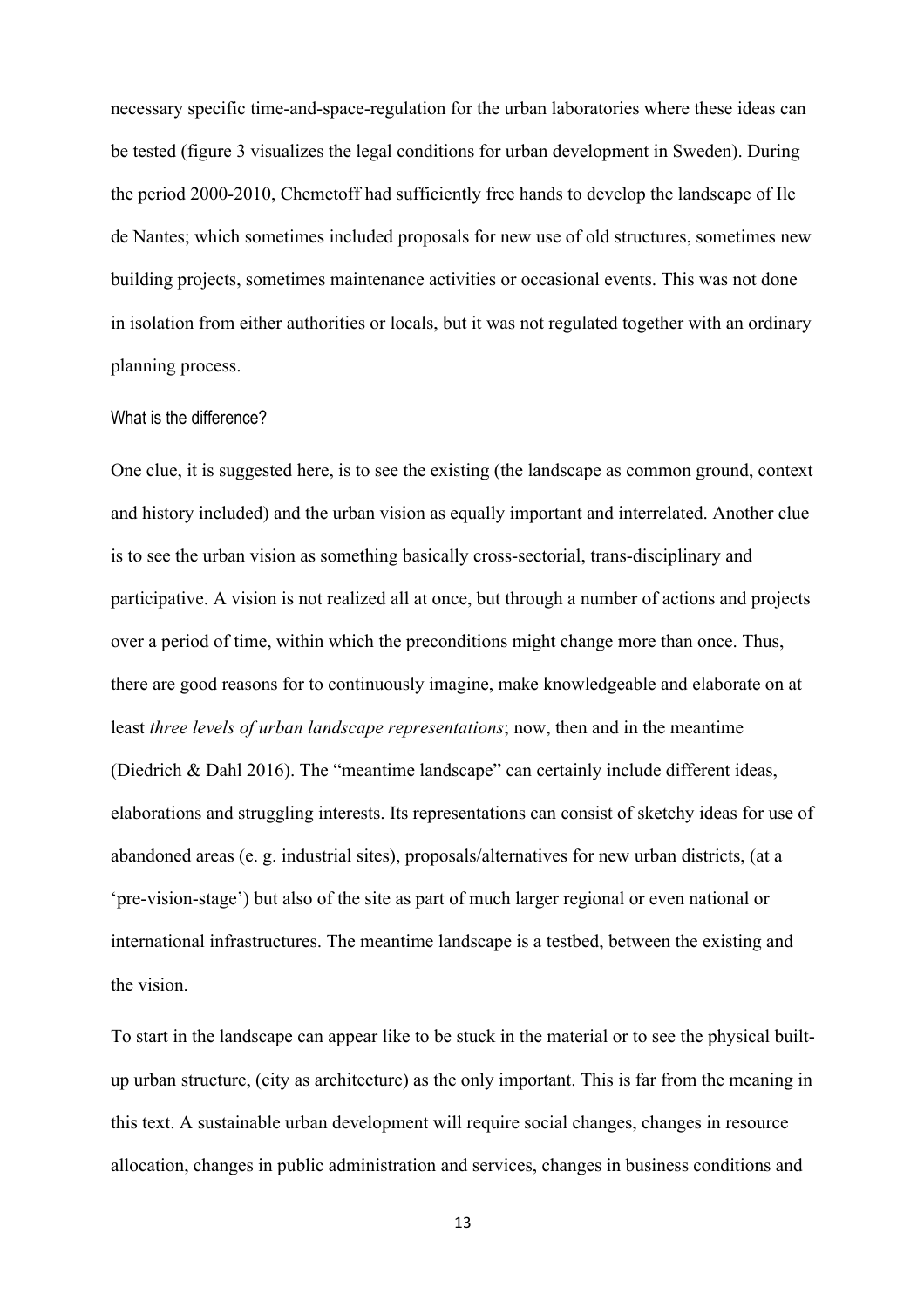changes in lifestyle and social behaviour. But – these changes will not take place only in an un-changed physical structure, but will require also sensible changes in the urban landscape. It is likely however, that urban change (and all civic participation needed to make it happen) in the future will mean less urban planning processes and more property management processes. As trust and communication will be essential for sustainable development and especially for developing transdisciplinary knowledge building; it is important to start with what we share on a daily basis. Discovery and communication of existing urban landscape can work as a base for continuous discussions of governance, better routines for transparency, dialogues and participation, as the common ground for a broader and more diverse urban sustainable development; such as small daily differences in behaviour, and such as stewardship of public space (maintenance, adjustments and additions); as points of departure for long term cocreative activities; as the well-founded base for new visions as well as suggestions for the meantime.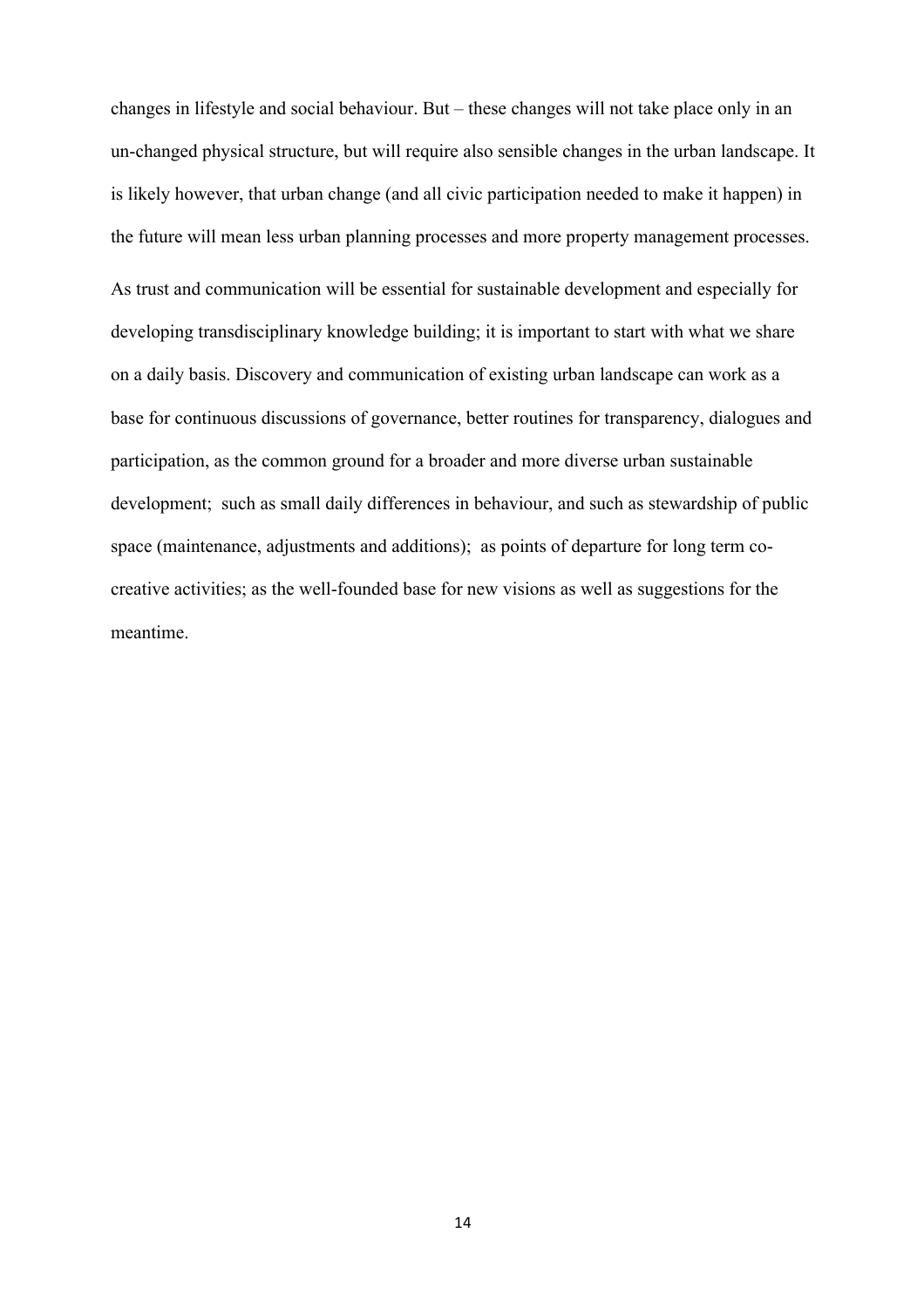#### **References:**

Agueda B F, 2014. Urban restructuring in former industrial cities: urban planning strategies/Le renouvellent urbain des villes industrielles. Stratégies d'aménagement. *Territoire en Movement : revue de géographie et d'aménagement*. Vol 23-24, 3-14

Collingwood R G, 1945. *The Idea of Nature*. Oxford University Press

- Council of Europe, 2000. *The European Landscape Convention.* http://www.coe.int/en/web/conventions/fulllist/-/conventions/rms/0900001680080621
- Diedrich L & Dahl C, 2016. Ile de Nantes 2000–2010: a method for the meantime? Journal of Landscape Architecture, Vol 11:2, 72-83
- Diedrich L, Kahn A & Lindholm G, 2016. Beyond Best Practice: Re-valuing mindsets and models in harbor transformation. Portus Plus the online journal of RETE, Vol 6, 1-8
- Du Pisani J A, 2007 Sustainable development historical roots of the concepts. Environmental Sciences, Vol 3:2, 83-96
- Gunder M & Hillier J, 2009. Planning in ten words or less. A Lacanian Entanglement with Spatial Planning. Ashgate.
- Hägerstrand T, 1984. The Landscape as Overlapping Neighbourhoods. (Carl Sauer Memorial Lecture, University of California Berkeley, April 1984.)
- Hägerstrand T, 2009. *Tillvaroväven.* (In English: The weft of existence.)
- Jørgensen D, 2010. "All Good Rule of the Citee": Sanitation and Civic Government in England 1400-1600. Journal of Urban History, Vol 36:3, 300-315.
- Lindholm G, 2012. 'Visible gestures': On urban landscape perspectives in planning. Planning Theory, Vol 11(1), 5-19.
- Louis M R & Sutton R I, 1991. Switching Cognitive Gears: From Habits of Mind to Active Thinking. Human Relations, Vol 44:1, 55-76
- Mellqvist H, Gustavsson R  $\&$  Gunnarsson A, 2013. Using the connoisseur method during the introductory phase of landscape planning and management. Urban Forestry &Urban Greening. Vol 12 (2), 211–219
- Mukherjee A, 2010. Floraes Paradise: Hugh Platt and the Economy of Early Modern Gardening. The Seventeenth Century, Vol 25:1, 1-26
- Olsson G, 2010. Palimpsest. *Cartographica*, 44 (2), 101-109.

Peirce C S, 1998/1923. *Chance, Love and Logic*: *Philosophical Essays*. University of Nebraska Press.

Peirce C S, 1953. *Letters to Lady Welby.* Whitlock's Inc. Yale.

.

- Redclift M (ed), 2007. *Sustainability: Life Chances and Livelihoods.* Routledge
- Snow C P, 2010/1959. *The Two Cultures.* Cambridge University Press

The Swedish Government, 2010. SFS 2010:900 Plan- och bygglagen (The Swedish Planning and Building Act)

Warde P, 2011. The Invention of Sustainability. *Modern Intellectual History.* Vol 8:1, 153-170